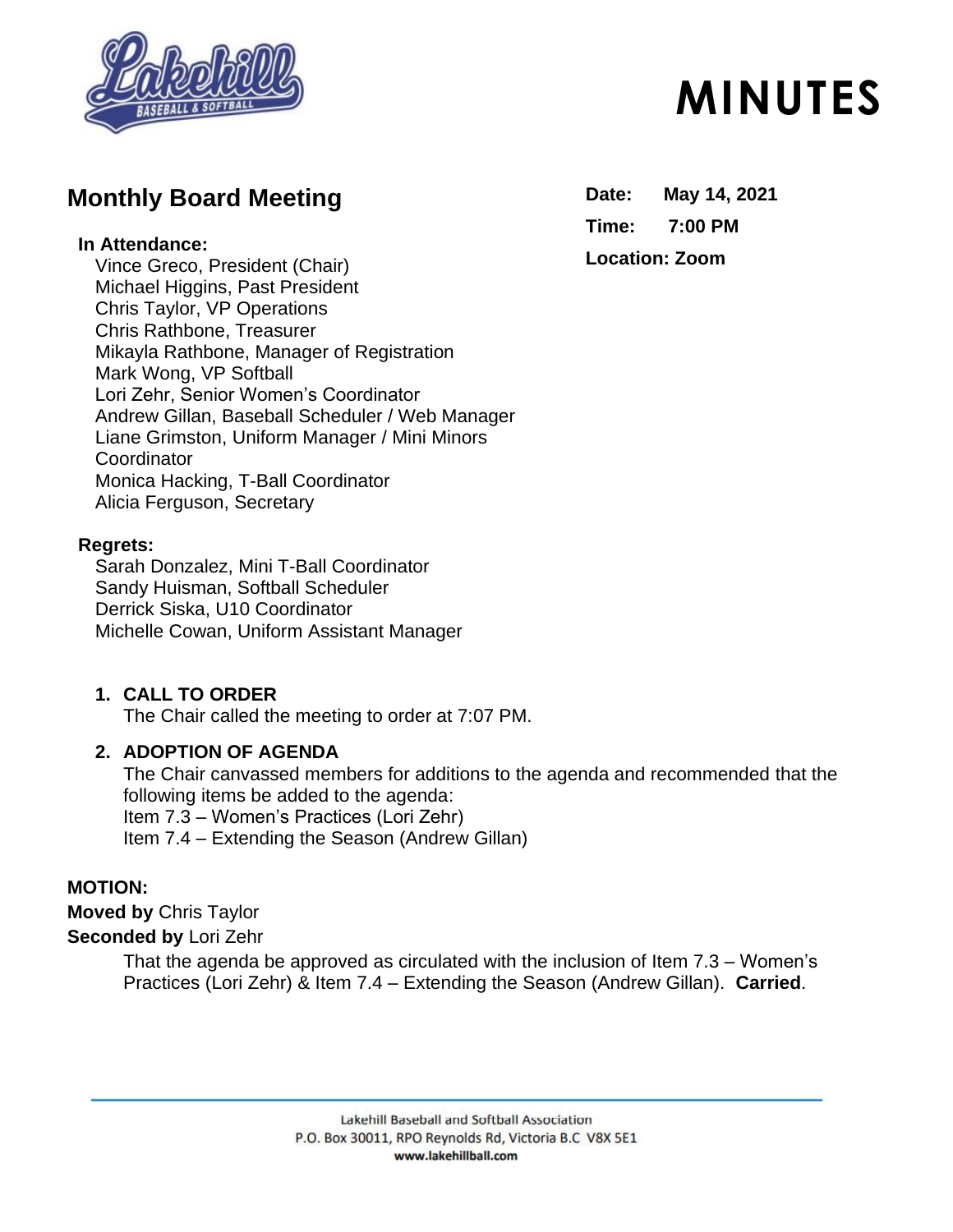### **3. APPROVAL OF MINUTES**

#### **3.1 Minutes of the Monthly Board meeting held April 14, 2021.**

#### **MOTION:**

**Moved by** Chris Rathbone

#### **Seconded by** Chris Taylor

That the Minutes of the Monthly Board meeting held April 14, 2021, be approved as circulated. **Carried**.

### **4. UNFINISHED BUSINESS**

#### **4.1 Action Items – Ongoing List (for information)**

| Discussion included:                                         | <b>Responsible</b> | <b>Date</b><br>mm/dd/yy |
|--------------------------------------------------------------|--------------------|-------------------------|
| Informing the Secretary of completed action<br><i>items.</i> |                    | -                       |

#### **4.2 Website Updates for Next Year (Vince Greco)**

| Discussion included:                                                                                                                                                                                                                                                                                    | <b>Responsible</b> | <b>Date</b><br>mm/dd/yy |
|---------------------------------------------------------------------------------------------------------------------------------------------------------------------------------------------------------------------------------------------------------------------------------------------------------|--------------------|-------------------------|
| Proposed website changes to better facilitate<br>registration through one interface, increase<br>benefits for sponsors, and allow for a better<br>communication platform.<br>Whether a website change is needed and<br>exploring this further by convening a working<br>group over the next few months. |                    |                         |
| Emailing the President with any questions.                                                                                                                                                                                                                                                              | Everyone           |                         |

#### **4.3 Coach Apparel (Vince Greco)**

|   | <b>Discussion included:</b>                                                                                                                                                                                                         | <b>Responsible</b> | Date<br>mm/dd/yy |
|---|-------------------------------------------------------------------------------------------------------------------------------------------------------------------------------------------------------------------------------------|--------------------|------------------|
|   | Previous discussions on coach apparel and<br>confirming a decision.                                                                                                                                                                 |                    |                  |
|   | Consideration of thanking coaches for their<br>contributions throughout the difficult season by<br>gifting them a coach-style hoodie or jacket.                                                                                     |                    |                  |
|   | Cost savings considerations including limiting the<br>gift to two coaches per team or not including T-<br>Ball and Mini T-Ball coaches and the<br>complexities associated with determining which<br>coaches would receive the gift. |                    |                  |
| ٠ | Financial situation of the association including<br>grant funding and potential budget implications<br>associated with the purchase.                                                                                                |                    |                  |
|   | Consideration of the savings achieved with<br>player uniforms this year.                                                                                                                                                            |                    |                  |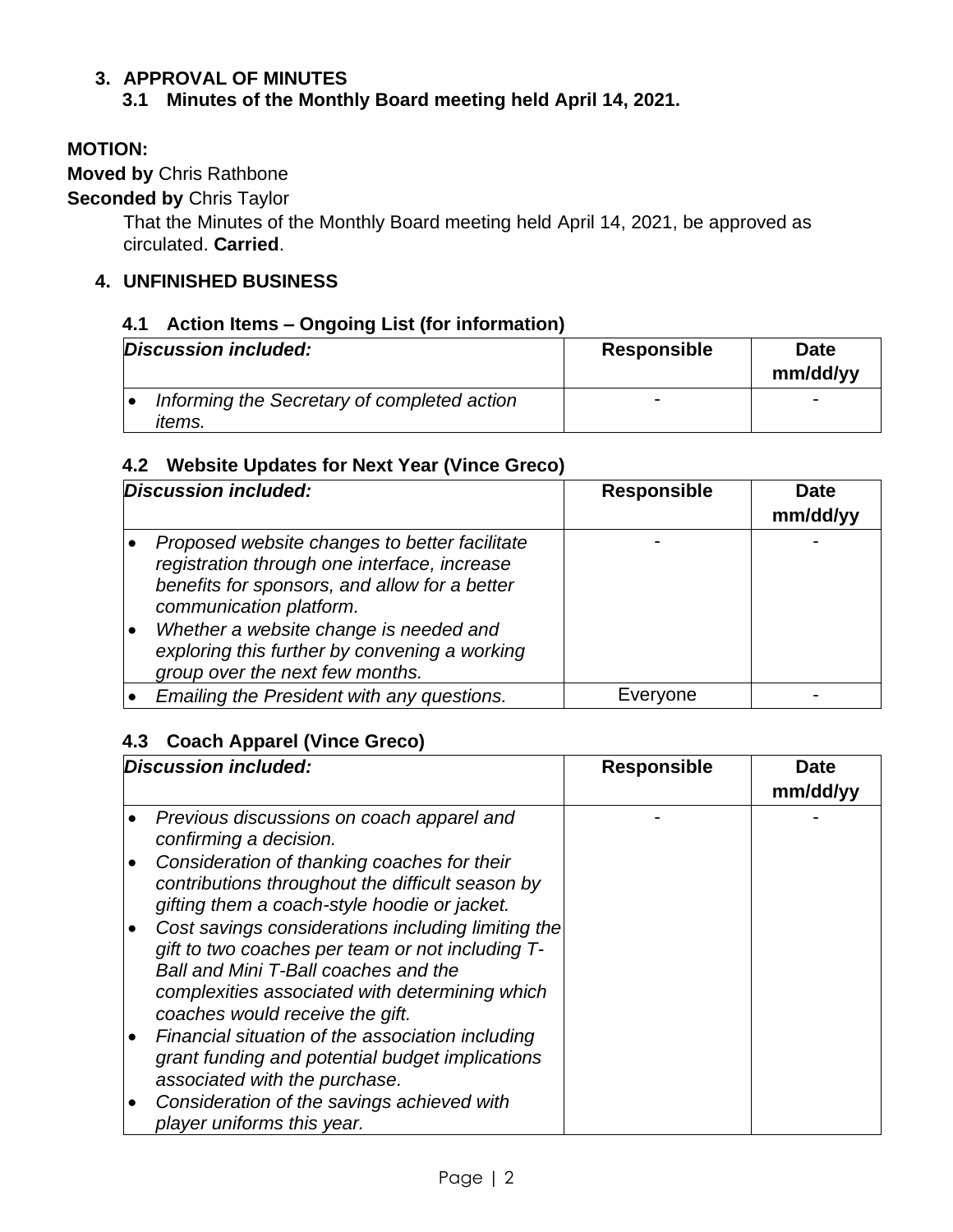| Excluding coaches who already received a<br>hoodie during winter clinics.                                                                                                                                                                                                                                                                                  |                                         |  |
|------------------------------------------------------------------------------------------------------------------------------------------------------------------------------------------------------------------------------------------------------------------------------------------------------------------------------------------------------------|-----------------------------------------|--|
| <b>Moved by Alicia Ferguson</b>                                                                                                                                                                                                                                                                                                                            | <b>Vince Greco</b>                      |  |
| <b>Seconded by Chris Taylor</b>                                                                                                                                                                                                                                                                                                                            |                                         |  |
| That the Board approve purchasing hoodies or<br>jackets for all coaches this season as a gift for their<br>contributions throughout COVID at the approximate<br>cost of \$45 each for the coaches amongst the<br>approximate 28 teams, including the newly recruited<br>Mini T-Ball Coordinator. Carried. (voted<br>unanimously by executive members only) |                                         |  |
| Reaching out to coaches to determine sizing.                                                                                                                                                                                                                                                                                                               | Liane Grimston<br>ጼ<br>Mikayla Rathbone |  |
| Determining whether all coaches have received<br>their shirts and hats and reaching out to Liane to<br>finalize this.                                                                                                                                                                                                                                      | Mark Wong                               |  |
| Surplus red-style Lakehill shirts available for<br>board members.                                                                                                                                                                                                                                                                                          |                                         |  |

## **5. CORRESPONDENCE**

## **5.1 Communication to Members Regarding COVID Protocols/Compliance**

| Discussion included:                                                                                                                                                                                                                                                                                                                                                               | <b>Responsible</b> | <b>Date</b><br>mm/dd/yy |
|------------------------------------------------------------------------------------------------------------------------------------------------------------------------------------------------------------------------------------------------------------------------------------------------------------------------------------------------------------------------------------|--------------------|-------------------------|
| Concerns of whether the association's COVID<br>Safety Plan is being followed by all members and<br>consideration of enforcement to ensure fairness.<br>Inspections from various authorities and a lack of<br>concerns that have been raised.<br>Awaiting communication from the Province on<br>revised health orders before proceeding with<br>further enforcement considerations. |                    |                         |

## **6. REPORTS**

#### **6.1 Financial Update (Chris Rathbone)**

| <b>Discussion included:</b>                                                                                                                                                                                                                    | <b>Responsible</b> | <b>Date</b><br>mm/dd/yy |
|------------------------------------------------------------------------------------------------------------------------------------------------------------------------------------------------------------------------------------------------|--------------------|-------------------------|
| Accounts receivable as up to date, high<br>registrations for the season, and exceeding<br>anticipated sponsorship funding.<br>Low expenses to date except for the required<br>spending to upgrade equipment and other<br>approaching expenses. |                    |                         |
| Anticipating closing the season at a profit and<br>determining projects to invest in.<br>Difficulties associated with Softball BC<br>registrations.                                                                                            |                    |                         |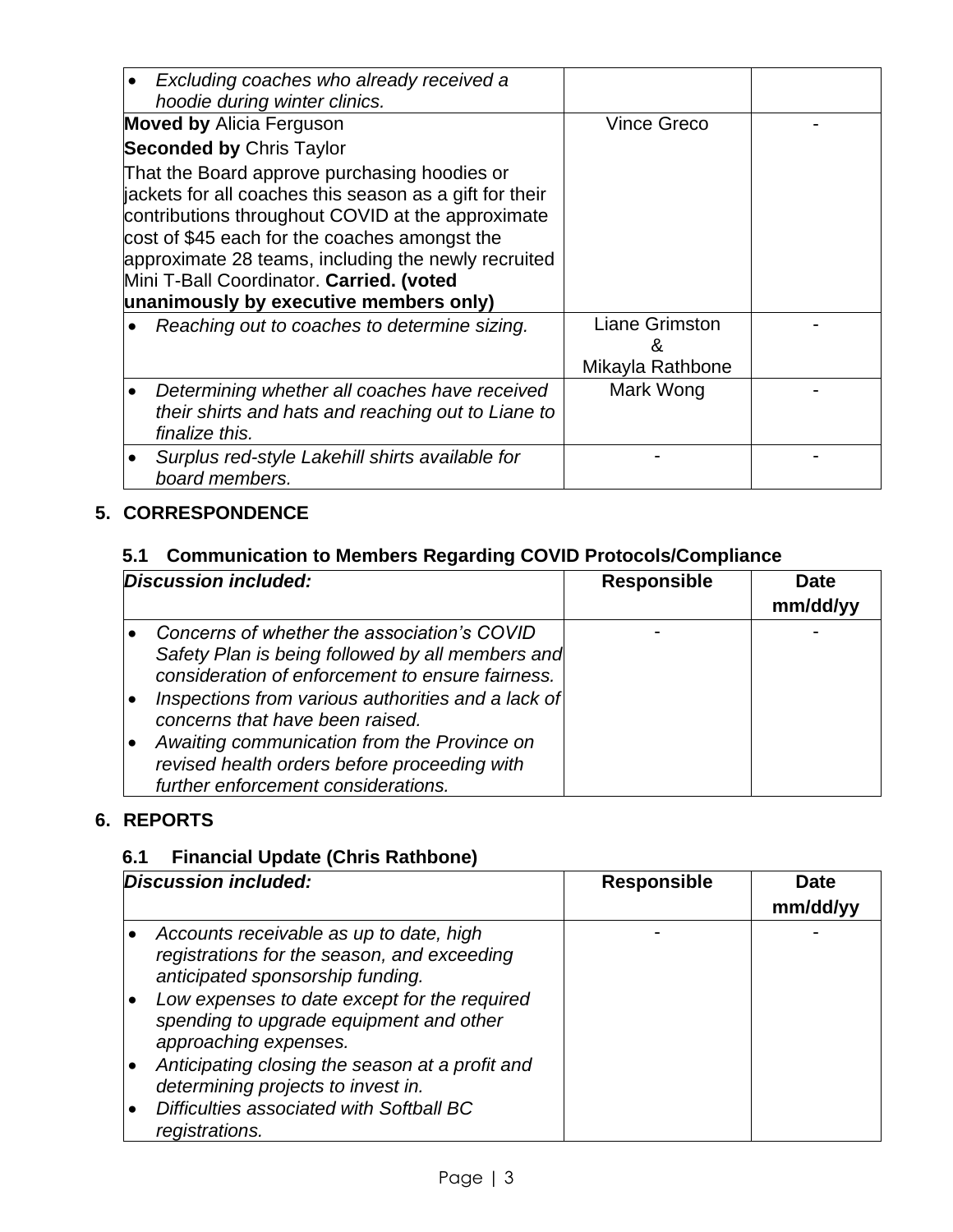### **6.2 Softball Program Update (Mark Wong)**

| Discussion included:                                                                                                                                                                                                                         | <b>Responsible</b> | <b>Date</b><br>mm/dd/yy |
|----------------------------------------------------------------------------------------------------------------------------------------------------------------------------------------------------------------------------------------------|--------------------|-------------------------|
| Need for umpires should restrictions change to<br>allow for games and communicating this need to<br>members in the next communication sent out.                                                                                              | <b>Vince Greco</b> |                         |
| Providing umpire training in June for players that<br>are interested and reaching out to Lambrick<br>School to determine if students are interested in<br>umpiring games for volunteer hours.                                                |                    |                         |
| Additional volunteer who has expressed interest<br>in supporting the park and the process for<br>completing criminal record checks.<br>Following up on outstanding criminal record<br>checks and concerns with delaying this any<br>further. | Mark Wong          |                         |

## **6.3 Baseball Program Update (Chris Taylor)**

| Discussion included:                                                                                                                                                            | <b>Responsible</b>    | <b>Date</b><br>mm/dd/yy |
|---------------------------------------------------------------------------------------------------------------------------------------------------------------------------------|-----------------------|-------------------------|
| Process for completing health checks and<br>ensuring players are meeting health<br>requirements for attendance.<br>Chris Taylor provided an update on operations as<br>follows: |                       |                         |
| Progress towards switching locks and finalizing<br>the Namdor Steel sign.                                                                                                       |                       |                         |
| Monday - Thursday bathroom cleaning service<br>and whether another day of cleaning is required.                                                                                 | <b>Chris Rathbone</b> |                         |

#### **6.4 Admin Update (Vince Greco)**

| Discussion included: |                                                                                                                                | <b>Responsible</b> | <b>Date</b><br>mm/dd/yy |
|----------------------|--------------------------------------------------------------------------------------------------------------------------------|--------------------|-------------------------|
|                      | Awaiting the announcement on restriction<br>updates before proceeding with photo plans in<br>hopes for team photos.            | <b>Vince Greco</b> |                         |
|                      | Four new volunteers that have stepped up to<br>mow the fields and the purchase of a used<br>lawnmower with mulching abilities. |                    |                         |
|                      | Ball diamond maintenance needs and parent<br>volunteers stepping up to assist.                                                 |                    |                         |
|                      | Upcoming meeting with Ted to discuss fence<br>options.                                                                         |                    |                         |
|                      | Donation of 1-2 loads of fill from a new sponsor<br>that will be brought in after weeding and edging<br>has been completed.    |                    |                         |